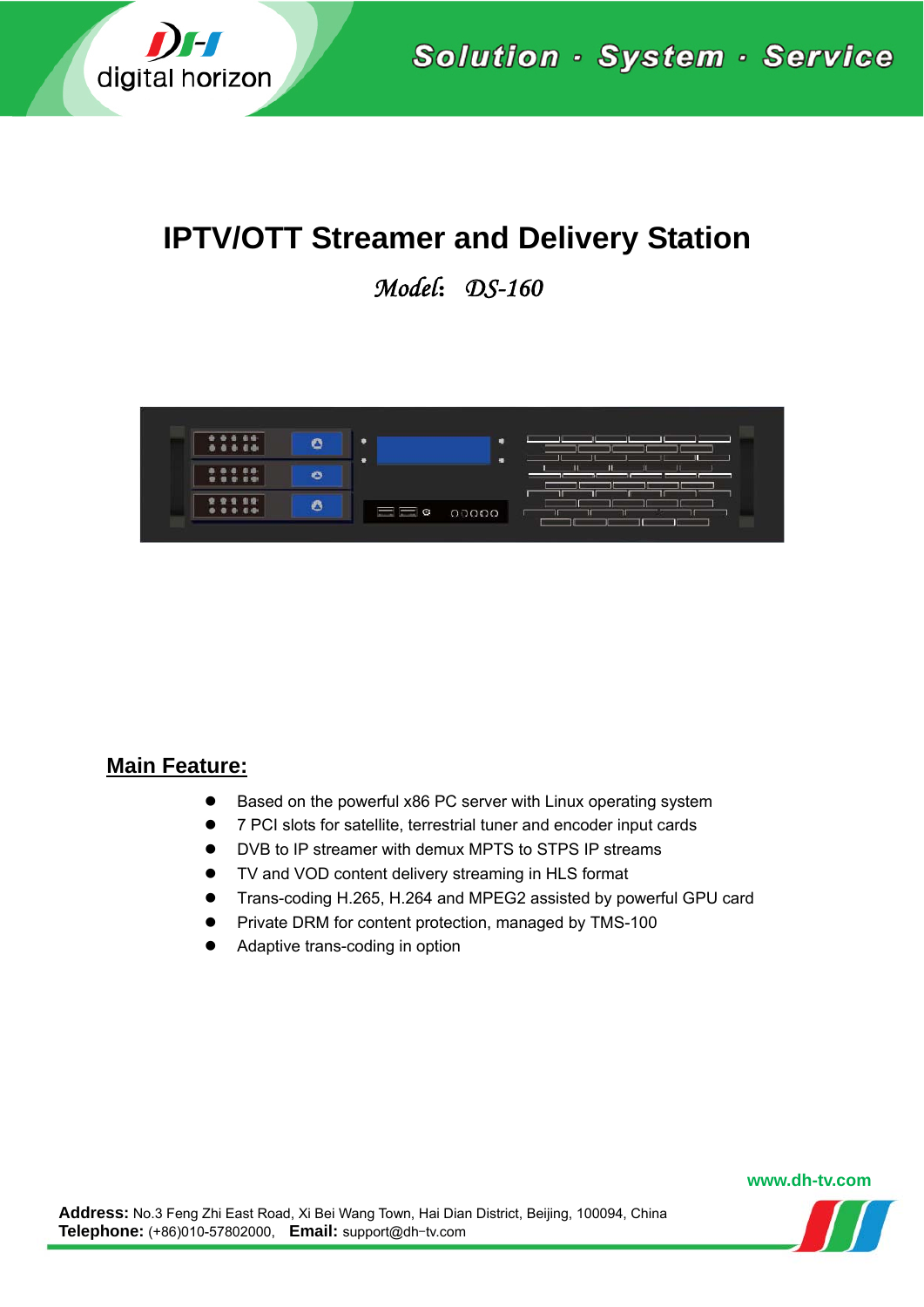

# **Technical Specification:**

| <b>DVB-T2/T Tuning and De-Multiplexing</b> |                                                                     |  |
|--------------------------------------------|---------------------------------------------------------------------|--|
| Connector                                  | 4 to 24 F type female 75 $\Omega$ for Input                         |  |
| Input Frequency                            | 104~862MHz (VHF/UHF)                                                |  |
| Input Level                                | $-70 \sim -20$ dBm                                                  |  |
| Demod standard                             | DVB-T(EN 300 744) and DVB-T2 (EN302 755)                            |  |
| Demodulation<br>FFT Mode                   | QPSK, 16QAM, 64QAM for DVB-T                                        |  |
|                                            | QPSK, 16QAM, 64QAM, 256QAM for DVB-T2                               |  |
|                                            | 2K, 8K for DVB-T<br>1K, 2K, 4K, 8K, 16K, 32K, 32K ext for DVB-T2    |  |
| <b>FEC Code Rate</b>                       | 1/2, 2/3, 3/4, 5/6, 7/8 for DVB-T                                   |  |
|                                            | 1/2, 3/5, 2/3, 3/4, 4/5, 5/6 for DVB-T2                             |  |
| Guard Interval                             | 1/4, 1/8, 1/16, 1/32 for DVB-T                                      |  |
|                                            | 1/4, 19/128, 1/8, 19/256, 1/16, 1/32, 1/128 for DVB-T2              |  |
| <b>Bandwidth</b>                           | 6MHz, 7MHz, 8MHz                                                    |  |
| De-multiplexer                             | MPEG2 ISO/IEC 13818-1                                               |  |
| DVB-S/S2 Tuning and De-Multiplexing        |                                                                     |  |
| Connector Type                             | 4 to 24 F type female 75 $\Omega$ for Input                         |  |
| Input Frequency Range                      | $950\sim$ 2150MHz                                                   |  |
| Input Level                                | -25 $\sim$ -65dBm                                                   |  |
| Symbol Rate                                | $2 \sim 45$ MBaud                                                   |  |
| Roll-off Factor                            | <b>DVB-S QPSK: 0.35</b>                                             |  |
|                                            | DVB-S2 8PSK: 0.35, 0.25, 0.2<br>DVB-S QPSK: 1/2, 2/3, 3/4, 5/6, 7/8 |  |
| <b>FEC Code Rate</b>                       | DVB-S2 QPSK: 1/2, 3/5, 2/3, 3/4, 4/5, 5/6, 8/9, 9/10                |  |
|                                            | DVB-S2 8PSK: 3/5, 2/3, 3/4, 5/6, 8/9, 9/10                          |  |
| <b>LNB Polarity Selection Voltage</b>      | 0, 13V, 18V selectable                                              |  |
| <b>LNB Band Selection Tone</b>             | 0/22KHz selectable                                                  |  |
| <b>DVB-C Tuning and De-Multiplexing</b>    |                                                                     |  |
| Connector                                  | 4 to 24 IEC 169-24 female $75\Omega$ for Input                      |  |
| Standard                                   | Compliant with ITU J.83 Annex A,C, Annex B in option                |  |
| Input Frequency                            | 47~862MHz                                                           |  |
| Input Level                                | 43~73dBuV for 64QAM, 47~77dBuV for 256QAM                           |  |
| Symbol Rate                                | 1 $\sim$ 7MBaud with step of 1kBauds                                |  |
| Constellation                              | 16/32/64/128/256QAM                                                 |  |
| <b>Bandwidth</b>                           | 8MHz in Annex A and C                                               |  |
|                                            | 6MHz in Annex B in option                                           |  |
| De-multiplexer                             | MPEG2 ISO/IEC 13818-1<br><b>www.c</b>                               |  |

**Address:** No.3 Feng Zhi East Road, Xi Bei Wang Town, Hai Dian District, Beijing, 100094, China **Telephone:** (+86)010-57802000, **Email:** support@dh-tv.com

**www.dh-tv.com**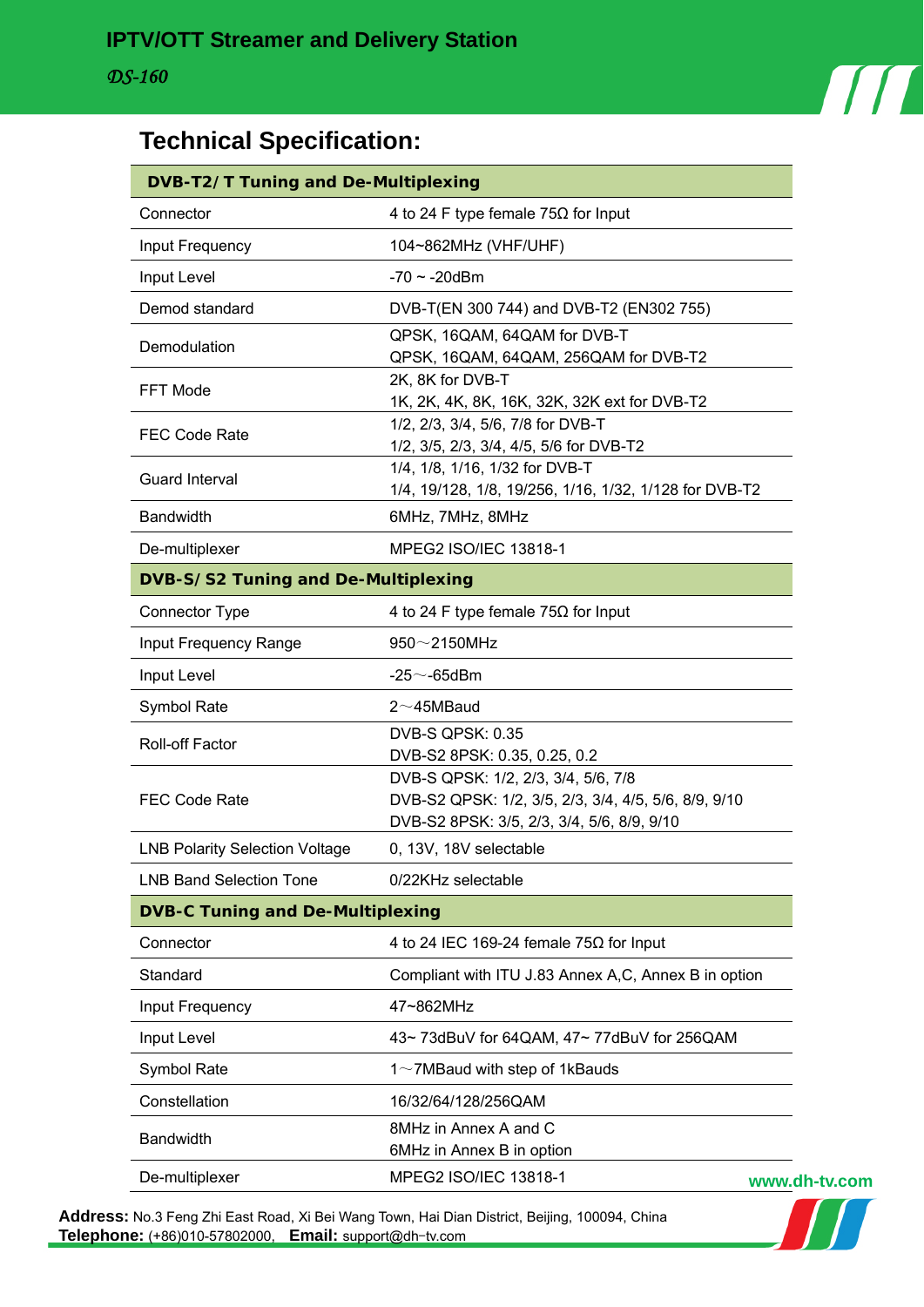# **IPTV/OTT Streamer and Delivery Station**

#### *DS-160*



| <b>TS/IP Input</b>                                   |                                                                                                                                                                                                                               |  |
|------------------------------------------------------|-------------------------------------------------------------------------------------------------------------------------------------------------------------------------------------------------------------------------------|--|
| Input Interface                                      | 2 x RJ45, Full Duplex, 1000M/100M/10M                                                                                                                                                                                         |  |
| TS/IP Input Bit Rate                                 | 1200Mbps Max. for one individual port in duplex mode<br>(Input bit rate + output bit rate), (for example 900Mbps in,<br>300Mbps out)<br>2.4Gbps Max. totally when 2 ports are used<br>900Mbps Max. for any port any direction |  |
| Protocol                                             | UDP, ICMP, IGMP V1, V2, V3, RTP, HTTP, RTSP, FTP,<br>RTMP, HLS (Http Live Streaming)                                                                                                                                          |  |
| IP addressing                                        | Unicast, Multicast                                                                                                                                                                                                            |  |
| Digital Video/Audio Decoding                         |                                                                                                                                                                                                                               |  |
| Video Format                                         | MPEG-2, MPEG-4, H.264, H.265                                                                                                                                                                                                  |  |
| <b>Audio Format</b>                                  | MPEG-1, MPEG-2, MPEG-4, AAC<br>Dolby AC+ and multi-audio tracks pass through                                                                                                                                                  |  |
| <b>Transcoding Source</b>                            | Local Video files or IP streaming                                                                                                                                                                                             |  |
| <b>TS Processing</b>                                 |                                                                                                                                                                                                                               |  |
| Descrambler                                          | DVB Common Scrambling Algorithm (CSA) or BISS-1,<br><b>BISS-E</b>                                                                                                                                                             |  |
| Service and PID                                      | Service and PID drop and remux                                                                                                                                                                                                |  |
| PSI/SI                                               | PSI/SI table regeneration, NIT and SDT edition, LCN<br>Edition and Re-generation                                                                                                                                              |  |
| Common Interface                                     | Up to 12 PCMCIA slots, compatible with major CA CAMs<br>in the market                                                                                                                                                         |  |
| Formats                                              | SPTS / MPTS                                                                                                                                                                                                                   |  |
| <b>Null Packet process</b>                           | Null packet pass thru, auto insert or filtering                                                                                                                                                                               |  |
| <b>TS Editing</b>                                    | PSI/SI editing<br>Service editing<br>PID pass through / remapping<br>PCR auto-correction                                                                                                                                      |  |
| <b>Digital Video/Audio Encoding and Trans-coding</b> |                                                                                                                                                                                                                               |  |
| Video Input Connector                                | 4 to 24 HDMI and 4 to 24 SDI inputs                                                                                                                                                                                           |  |
| Video Format                                         | H.264/AVC Baseline, Main&High Profile@ L5.1/L4.1<br>/L4.0 or Less &MPEG-2 MP@ ML<br>H.265/HEVC Baseline, Main Profile @ L6.2 or less                                                                                          |  |
| <b>Video Resolution</b>                              | From 96 x 96 to 4096 x 2160                                                                                                                                                                                                   |  |
| Video Bit Rate                                       | From 200Kbps to 20Mbps                                                                                                                                                                                                        |  |
| Video Aspect Ratio                                   | 4:3, 16:9                                                                                                                                                                                                                     |  |
| Video Frame Rate                                     | 29.97fps, 25fps, 24fps, 23.97fps                                                                                                                                                                                              |  |
| Audio Format                                         | MPEG-1 Layer 2, MPEG-2/4, AAC-LC/HE-AAC<br>Dolby AC+ and multi-audio tracks pass through                                                                                                                                      |  |
| Audio Sampling Rate                                  | 32 KHz, 44.1 KHz, 48 KHz<br><del>www.</del> dh-tv.com                                                                                                                                                                         |  |

**Address:** No.3 Feng Zhi East Road, Xi Bei Wang Town, Hai Dian District, Beijing, 100094, China **Telephone:** (+86)010-57802000, **Email:** support@dh-tv.com